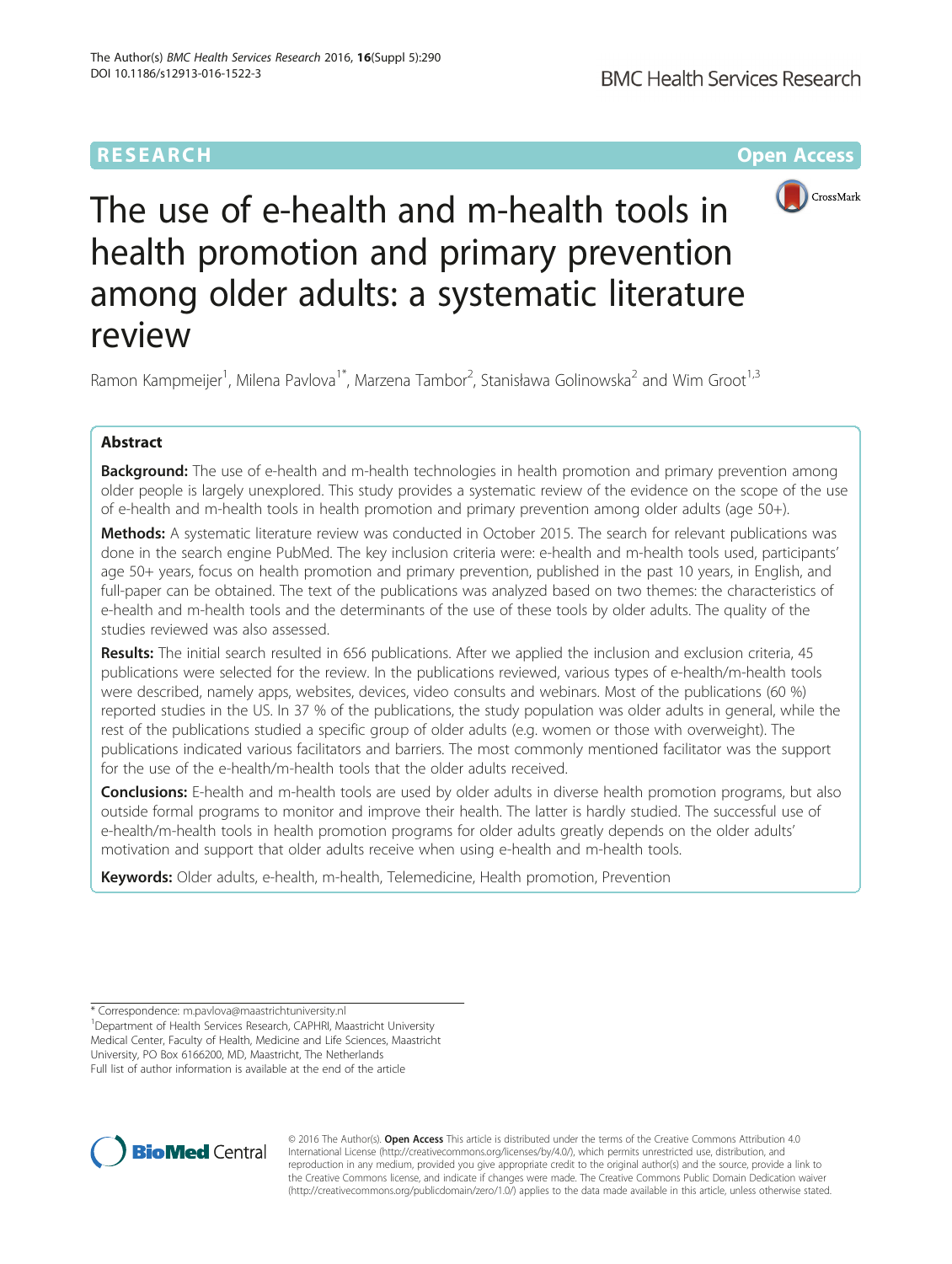### Background

In the healthcare sector, e-health and m-health tools are increasingly being used. E-health and m-health can be any kind of electronic device or monitoring system that is applied by physicians in the healthcare practice or by individuals to monitor or improve their health status. E-health typically refers to on-line and off-line computerbased applications while m-health refers to applications for mobile phones [\[1](#page-11-0), [2\]](#page-11-0). Such tools can be used to stimulate a positive health behavior change or assist persons to lead a healthier life style, or to support diagnosis and treatment of diseases.

E-health and m-health technologies are mostly used by younger people. The potential of this technology for older adults is generally recognized although the application of e-health and m-health tools in health promotion and primary prevention for older persons has been largely unexplored [[2\]](#page-11-0).

Positive changes in health-related lifestyle among older adults offer the opportunity for health benefits. It is recognized that promoting health among this population group may contribute to more healthy life years and increased life expectancy [[3\]](#page-11-0). Many diseases among older adults are partly or fully preventable if individuals engage in a healthy lifestyle [[4\]](#page-12-0). For example, physical activity and a proper diet can help to prevent obesity, heart diseases, hypertension, diabetes and even premature mortality [\[5, 6](#page-12-0)]. Although the importance of a healthy lifestyle is known, older adults (50+ years) are frequently physically inactive [\[3](#page-11-0), [7\]](#page-12-0). The use of e-health and m-health technologies could help older adults to improve or maintain their health. But to what extent is the use of such tools by older adults reported in the literature?

This study aims to provide insight in the scope of the use of e-health and m-health tools for health promotion and primary prevention among older adults using the method of a systematic review. Hitherto, no in-depth overview of this topic is provided in the literature. Therefore, our review is an initial step that explores the scope of the use of e-health and m-health tools in health promotion and primary prevention among older adults. We include the use of such tools within health promotion programs as well as the use of such tools by older adults outside formal programs with the goal to monitor and improve their health. In this way, our review may provide a base for subsequent more specific reviews focused on a certain type of e-health and m-health tools, and its use in health promotion programs, as well as reviews on the effectiveness of e-health and m-health promotion programs within a specific group of older adults and specific setting.

Our review focuses on two dimensions: the characteristics of e-health and m-health tools used for monitoring and improving the health of older adults and the determinants of the use of e-health and m-health tools by older adults. The review identifies gaps in the research area that can be used for setting up new studies as mentioned above.

The review is relevant for policy and society because of the ageing of the population and the increase in multi-morbidity which consequently lead to greater demand for healthcare and higher healthcare expenditure. Therefore, it is important to know whether and how the emerging new technologies, specifically e-health and m-health tools, can be used by older adults to prevent diseases and help older adults to have not only longer but also a healthier life.

## **Methods**

This study uses a systematic literature review to analyze the use of e-health and m-health tools for health promotion among older adults. The methodology of a systematic literature review outlined in Grant and Booth (2009) is applied [[8\]](#page-12-0). The study starts with a systematic literature search based on predefined search terms and selection criteria. Then, the articles selected for the review are appraised and their relevant findings are synthesized narratively based on the objective of the review, with the support of descriptive tables. The applied review method allows for a comprehensive overview of the current knowledge in a specific research field. This distinguishes our systematic review from other review methods such as scoping review and meta-analysis.

Given the aim for this review, three components are used to build the search terms for the identification of studies on the use of e-health and m-health tools in health promotion and primary prevention among older adults: (1) elderly or old or senior; (2) health promotion or primary prevention; (3) telemedicine or e-health or m-health. Different forms of the above words as well as relevant synonyms are taken into account. This results in the following chain of keywords, which is used to search for relevant literature in search engine PubMed:

("aged"[MeSH Terms] OR "aged"[All Fields] OR "elderly"[All Fields] OR "old"[All Fields] OR "senior"[All Fields] OR "seniors"[All Fields]) AND ("health promotion"[MeSH Terms] OR "health promotion"[All Fields] OR "promotion"[All Fields] OR "primary prevention"[MeSH Terms] OR "primary prevention"[All Fields] OR "prevention"[All Fields]) AND ("telemedicine"[MeSH Terms] OR "telemedicine"[All Fields] OR "tele-medicine"[All Fields] OR "telehealth"[All Fields] OR "tele-health"[All Fields] OR "mhealth"[All Fields] OR "m-health"[All Fields] OR "ehealth"[All Fields] OR "e-health"[All Fields])

In the search, MeSH terms (bibliographic thesaurus) were also included to ensure uniformity and consistency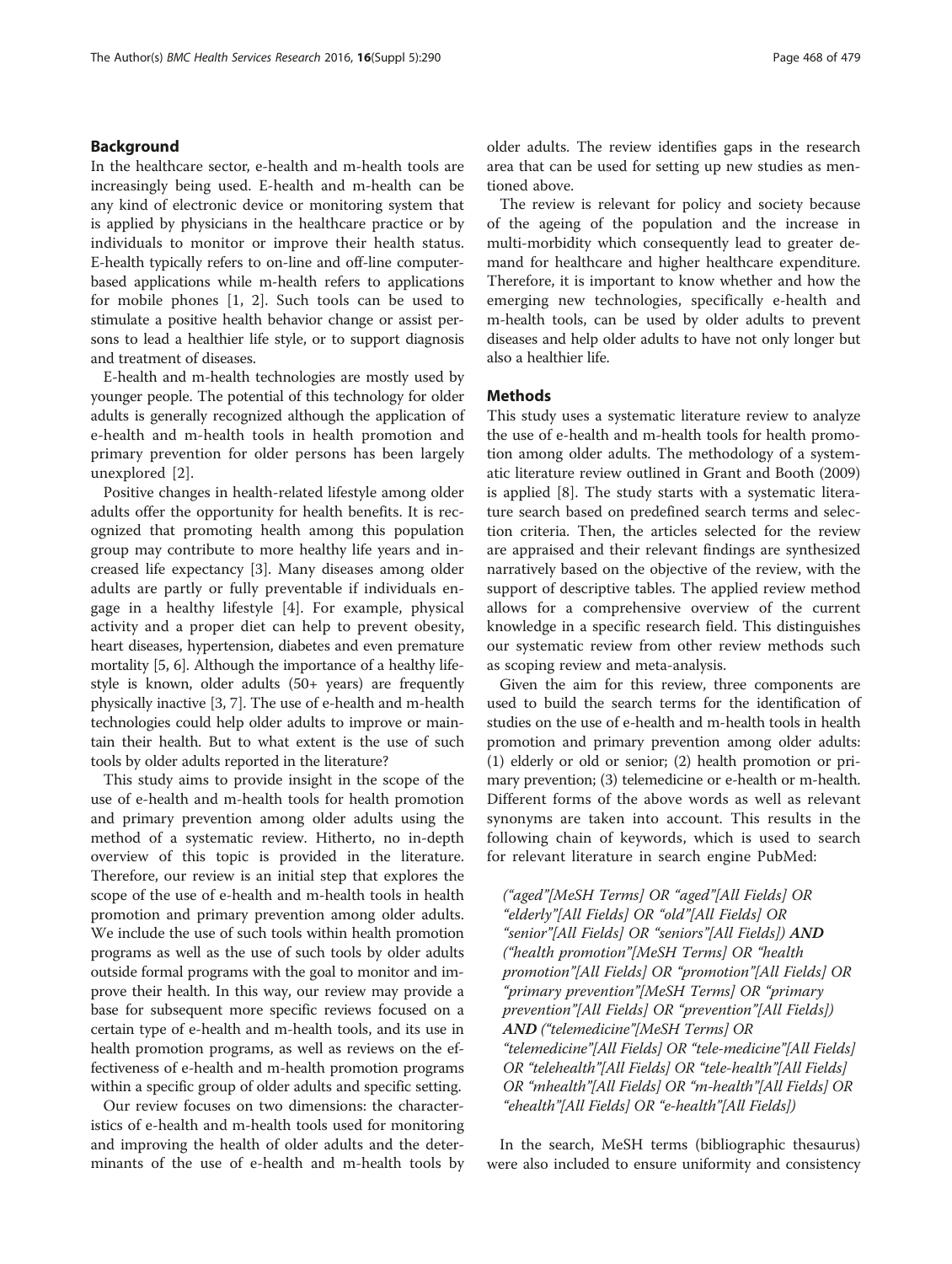in the literature search. The search was done in October 2015.

Various inclusion and exclusion criteria are applied. To be included in the review, the publication should be published in the last 10 years, should be in English, and the full-paper can be obtained. There are no limitations with regard to the institution, which provides the e-health or m-health tools, i.e. papers that present e-health and m-health tools provided by state, insurers, employers and others are considered as relevant. We include papers which present the application of e-health and m-health tools not only within health promotion programs but also the use of such tools by older adults outside formal programs with the goal to monitor and improve their health. The publications could present data collected among older adults or among healthcare providers who provide services to older persons. Publications that discuss the topic in general as well as opinion papers and editorials are excluded.

Also, publications are selected if the age of participants (study group) is 50 years or older and if the focus is on health promotion and primary prevention. Based on Kenkel (2000), health promotion and primary prevention are defined in this review as activities that aim to reduce the probability of illness by stimulating a healthy lifestyle and providing services that might decrease the future incident of illnesses [[9\]](#page-12-0). Hence, publications that deal with the use of telemedicine in home care to assist disable persons are excluded, as well as publications that report on the use of electronic devices and computer-based systems in secondary and tertiary prevention (e.g. monitoring of chronic conditions in case of specific diseases).

The first screening of the publications that appear after searching in PubMed with the chain of keywords given above, is based on the title and abstract of the publications. At this stage, publications are considered potentially relevant if their title and abstract have a link with the review topic. For the second screening, the publications are downloaded and the text of the publication is fully screened. Publications that fit the inclusion criteria outlined above are classified as relevant and are selected for the review.

After the screening, the method of directed (relational) content analysis of Hsieh and Shannon (2005), is used for the analysis of the publications [[10\]](#page-12-0). This type of analysis requires the identification of categories (themes) relevant to the review objective, extraction of information related to categories and synthesis of the information classified in each category. The groups of themes that are used for the review and which form the units of analysis, are:

▪ Characteristics of the e-health and m-health tools: types of e-health tools (what tools and for what?);

application of e-health tools (what scheme/program/ initiatives?); target group or user group (who use e-health and m-health tools?); characteristics of the setting (where and what location/country features?)

▪ Determinants of the use of e-health and m-health tools/programs: facilitating factors for the use (what motivates and enables the use?); barriers to the use (what prevents or discourages the use?)

Based on these groups of themes, the data extraction is done. The results are presented per group of themes in a narrative manner and are complemented by descriptive tables. The quality of the publications (research design and findings of the study reported) is assessed in a qualitative manner. We classify a study as reliable if the methods of data collection and analysis are well defined in the publication, and are potentially repeatable. Similarly, we classify a study as valid if the publication provides clear indications of consistency of the results with stated study hypotheses, expectations and/or results of other similar studies. The generalizability of the study is defined based on indications for possible extrapolation of the findings to the larger population. The quality of this review is also checked using the Prisma 2009 checklist (see Additional file [1\)](#page-11-0).

#### Results

The chain of keywords shown above yields 656 publications, which are included in the initial screening. The results of the screening are presented in Fig. [1.](#page-3-0) In the first screening, 454 publications are excluded after reading the abstract based on the inclusion/exclusion criteria. In total, 202 publications are included in the second screening. For the second screening, the publications are downloaded. The full-paper cannot be obtained for 35 publications, and hence, these articles are excluded. The text of the remaining 167 articles is reviewed. From these 167 articles, 122 publications are excluded after reading the full text. The reasons of exclusion are: (1) publications are not about health promotion or primary prevention; (2) there is no e-health or m-health tool studied; (3) older adults are not a study group; (4) a combination of these above reasons. Thus, after the second screening, 45 publications are selected for this systematic review. A detailed description of the articles is presented in Additional file [2.](#page-11-0)

#### General description of the selected publications

The main characteristics of the included publications are presented in Table [1](#page-4-0). The majority of the publications have been published in the last 4 years. In the last 2 years only, 33.3 % of the publications are published. The majority of the studies have an explanatory aim (quantitative studies investigating relations and determinants)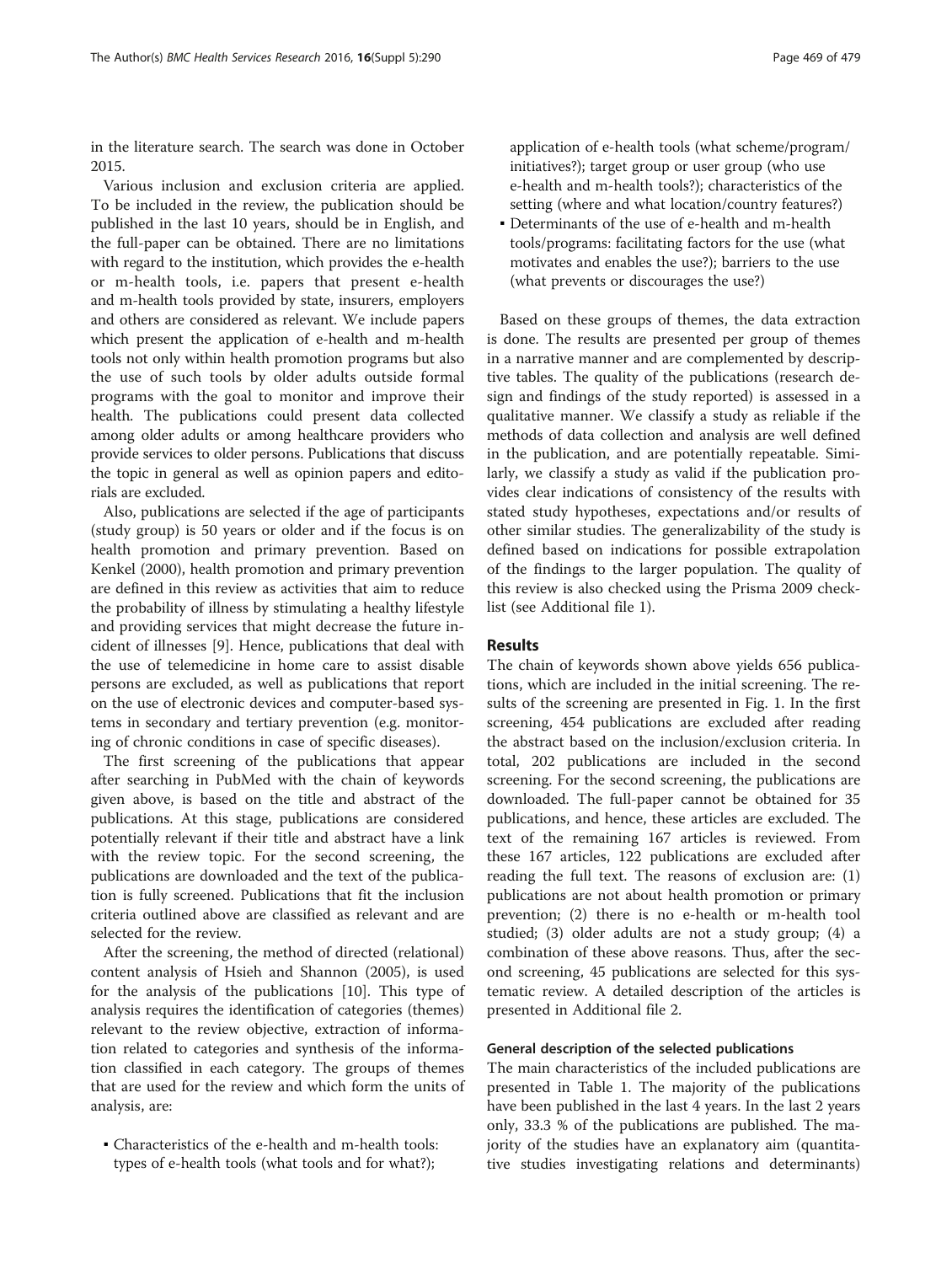<span id="page-3-0"></span>

and only nine publications are explorative or descriptive (qualitative or mix-methods studies providing more insight on the topic).

There are four different research approaches in the publications reviewed. The majority (32 publications) are quantitative studies with primary data collection. Five publications use secondary data. In 28 publications, randomization was reported. There are two systematic reviews conducted, both are about telehealth. Seven methods of data collection are reported. Most publications use biomedical test results as input data. These test results are measured by a healthcare professional or are provided by the participant through a self-report. Five publications, including the two systematic reviews, use secondary data or patient records for data analysis. In one publication, observation techniques are used for the data collection. Focus group discussions are reported in two publications. Seven publications report unstructured or semi-structured interviews for data collection. The other publications use standardized questionnaires or online questionnaires.

In Table [1](#page-4-0), our qualitative assessment of reliability, validity and generalizability is also presented. If the publications are clear about their methods of data collection and analysis, they are considered reliable. In total, 19 publications have a clear and reliable description of the methods. In 16 publications, some aspects of validity are mentioned. Generalization is clearly outlined in 11 publications.

## Characteristics of the use of e-health and m-health tools among older adults

In Table [2](#page-5-0), the characteristics of the e-health and mhealth tools used for health promotion and primary

prevention among older adults are outlined. In the first category, the type of tool is mentioned. In 21 publications, a website is reported for e-health services. One website for instance, offers a help program to reduce weight, where participants can enter their data and plan their goals. Then, the website helps with feedback to achieve these goals. Other website-related interventions deliver information for health prevention or health promotion. Two publications report on a smartphone app. In 15 publications, the use of various devices is reported. These devices are often used to gather healthrelated data, for example, a pedometer to count steps. There are 4 publications that report on the use of video consults so that patients do not need to go to a healthcare facility. Participants can use programs like Skype to have a video consultation with the nurse or general practitioner. In 13 publications, the use of telehealth is reported. Telehealth is used to deliver online webinars. Here, people can participate in a course or program. There are webinars to help older adults to get active or to work on their healthy behavior.

Virtually all e-health and m-health tools reported are related to a health promotion or primary prevention program for older adults. Only, one publication describes a tool without a health promotion or prevention program, this tool is a phone-based diary (app). The majority of the publications report on computer tailored lifestyle programs (computer-based e-health programs). Specifically, a computer tailored lifestyle program has the aim to change unhealthy behaviors. Such program helps older adults with personal goal setting and achieving these goals. In addition, ten programs that we identified, are based on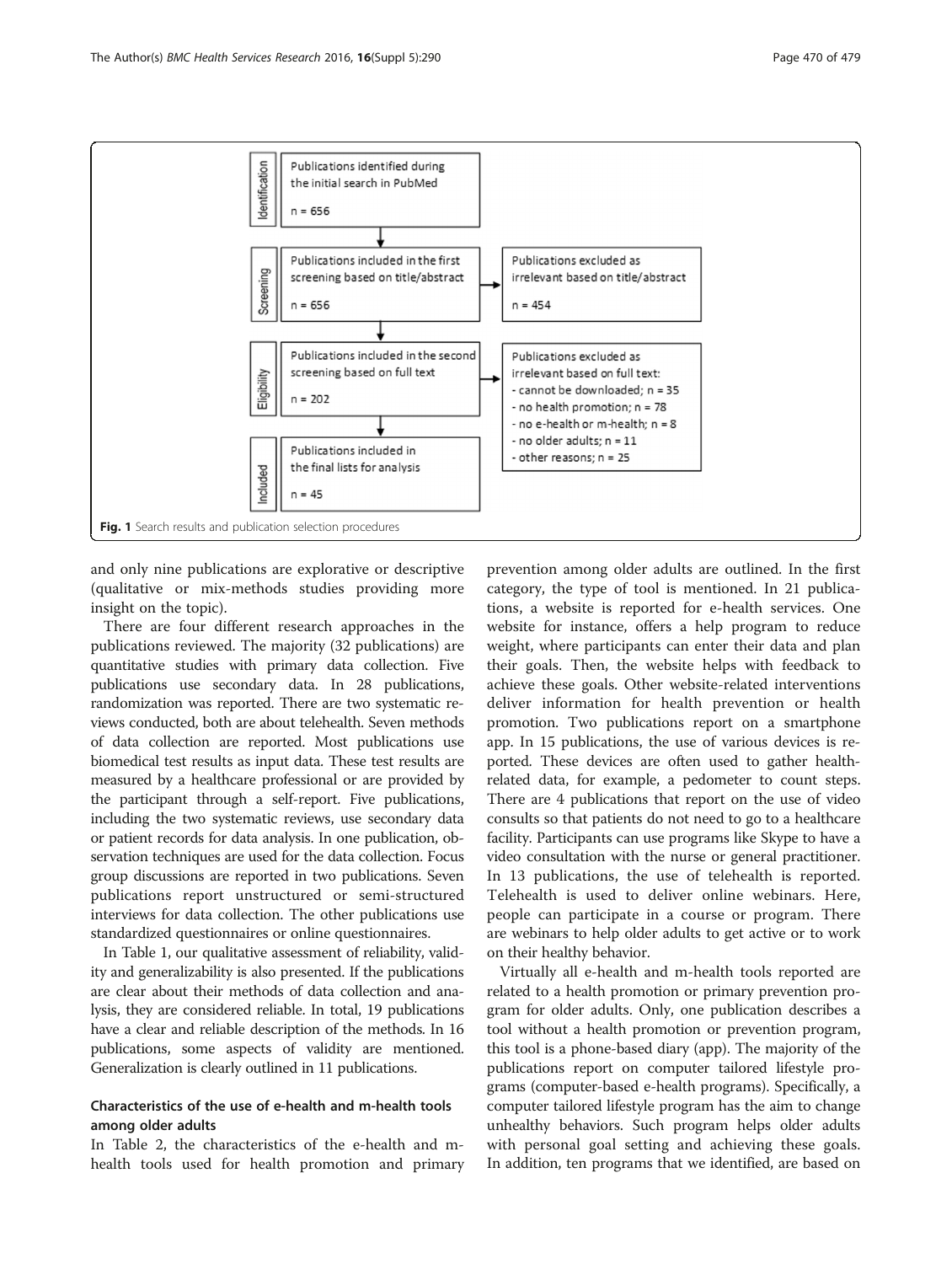| Classification category | Sub categories                                 | N(% )       | Reference index in Additional file 2                                                                                                     |
|-------------------------|------------------------------------------------|-------------|------------------------------------------------------------------------------------------------------------------------------------------|
| Year of publication     | 2014-2015                                      | 15 (33.3)   | 1, 2, 3, 4, 5, 6, 7, 8, 9, 10, 11, 12, 13, 20, 28                                                                                        |
|                         | 2012-2013                                      | 12(26.7)    | 14, 15, 16, 17, 18, 19, 21, 22, 23, 24, 25, 26,                                                                                          |
|                         | 2010-2011                                      | 6(13.3)     | 27, 29, 30, 31, 32, 33,                                                                                                                  |
|                         | 2008-2009                                      | 6(13.3)     | 34, 35, 36, 37, 38, 44                                                                                                                   |
|                         | 2006-2007                                      | 6(13.3)     | 39, 40, 41, 42, 43, 45                                                                                                                   |
| Aim/type of study       | Descriptive                                    | 6(13.3)     | 6, 8, 21, 23, 31, 38                                                                                                                     |
|                         | Explorative                                    | 3(6.7)      | 1, 5, 27,                                                                                                                                |
|                         | Explanatory                                    | 36 (80)     | 3, 4, 6, 7, 9, 10, 11, 13, 14, 15, 16, 17, 18, 19, 20, 22, 24, 25,<br>26, 28, 29, 30, 32, 33, 34, 35, 36, 37, 39, 41, 40, 42, 43, 44, 45 |
| Research approach       | Qualitative (primary data)                     | 6 (13)      | 2, 5, 7, 23, 31, 38                                                                                                                      |
|                         | Quantitative (primary data)                    | 32 (69.6)   | 3, 9, 10, 11, 12, 14, 15, 16, 17, 18, 19, 20, 22, 24, 25, 26, 27, 28,<br>29, 32, 33, 34, 35, 36, 37, 39, 40, 41, 42, 43, 44, 45          |
|                         | Mixed (primary data)                           | 3(6.5)      | 1, 4, 30                                                                                                                                 |
|                         | Desk research (secondary data)                 | 5(10.9)     | 6, 8, 12, 13, 21                                                                                                                         |
| Design                  | Oualitative                                    | 7(15.2)     | 1, 2, 5, 7, 23, 31, 38                                                                                                                   |
|                         | Quantitative - randomized controlled trial     | 28 (60.9)   | 3, 4, 9, 10, 11, 12, 14, 15, 16, 17, 18, 19, 20, 22, 24, 25, 26, 27,<br>28, 29, 33, 34, 37, 40, 41, 42, 43, 44                           |
|                         | Qualitative - not randomized controlled trial  | 9(19.6)     | 6, 13, 23, 30, 32, 35, 36, 39, 45                                                                                                        |
|                         | Systematic review                              | 2(4.3)      | 8, 21                                                                                                                                    |
| Data collection/design  | Observations                                   | 1(2)        | $\mathbf{1}$                                                                                                                             |
|                         | Focus group discussion                         | 2(4)        | 2,16                                                                                                                                     |
|                         | Unstructured/semi structured interviews        | 7(13)       | 1, 3, 5, 7, 31, 38, 40                                                                                                                   |
|                         | Standardized questionnaires/interviews/surveys | 9(17)       | 11, 14, 18, 20, 30, 33, 37, 42, 43                                                                                                       |
|                         | Online web based questionnaires/assessments    | 10 (19)     | 4, 10, 17, 25, 26, 27, 28, 29, 40, 44                                                                                                    |
|                         | Secondary data/patient records                 | 5(10)       | 8, 9, 12, 13, 21                                                                                                                         |
|                         | Test results/self-report                       | 18(35)      | 6, 11, 15, 18, 19, 22, 23, 24, 25, 32, 33, 34, 35, 36, 37, 39, 41, 45                                                                    |
| Reliability//           | Reliability is clear                           | 19 (42.2)   | 1, 2, 5, 7, 8, 12, 14, 15, 16, 20, 21, 22, 24, 27, 38, 40, 41, 43, 44                                                                    |
|                         | Reliability is unclear                         | 22 (48.9)   | 6, 9, 10, 11, 13, 17, 18, 19, 23, 25, 28, 29, 31, 32, 33, 34, 35,<br>36, 37, 39, 42, 45                                                  |
|                         | Reliability is not analyzed                    | 4(8.9)      | 3, 4, 26, 30,                                                                                                                            |
| Validity                | Validity is clear                              | 16 (35.6)   | 1, 2, 3, 5, 8, 15, 16, 20, 21, 30, 36, 38, 41, 42, 43, 44                                                                                |
|                         | Validity is unclear                            | 22 (48.9)   | 4, 6, 9, 11, 13, 14, 18, 19, 22, 23, 24, 25, 28, 29, 31, 32, 34,<br>35, 37, 39, 40, 45                                                   |
|                         | Validity is not analyzed                       | 7(15.6)     | 7, 10, 12, 17, 26, 27, 33                                                                                                                |
| Generalizability        | Generalizability is clear                      | 11 $(24.4)$ | 1, 5, 6, 8, 9, 14, 16, 22, 42, 43, 45                                                                                                    |
|                         | Generalizability is unclear                    | 20 (44.4)   | 2, 3, 11, 12, 13, 17, 18, 19, 20, 24, 25, 28, 29, 31, 34, 37, 39, 40, 41, 44                                                             |
|                         | Generalizability is not analyzed               |             | 14 (31.1) 4, 7 10, 15, 21, 23, 26, 27, 30, 32, 33, 35, 36, 38,                                                                           |

<span id="page-4-0"></span>**Table 1** General description of publications included in the analysis (45 publications reviewed)

providing feedback. Feedback is provided with an interactive voice response, with the use of internet, or it is a face-to-face feedback. These programs do not have to be tailor-made but could provide the same feedback for an entire group. Telehealth offers different programs that are studied in 12 publications. There are telehealth programs to increase physical activity among older adults. Other telehealth programs provide information, for example, on stroke prevention. Telehealth programs help

older adults to access their health. To increase information for health prevention or health promotion among older adults, 4 publications report on the use of online health information.

The third category in Table [2](#page-5-0) portrays the study groups. All publications report on the use of e-health and m-health tools among older adults, older adults being defined as 50 years and older. The majority of the publications (17 publications) do not have further limitations of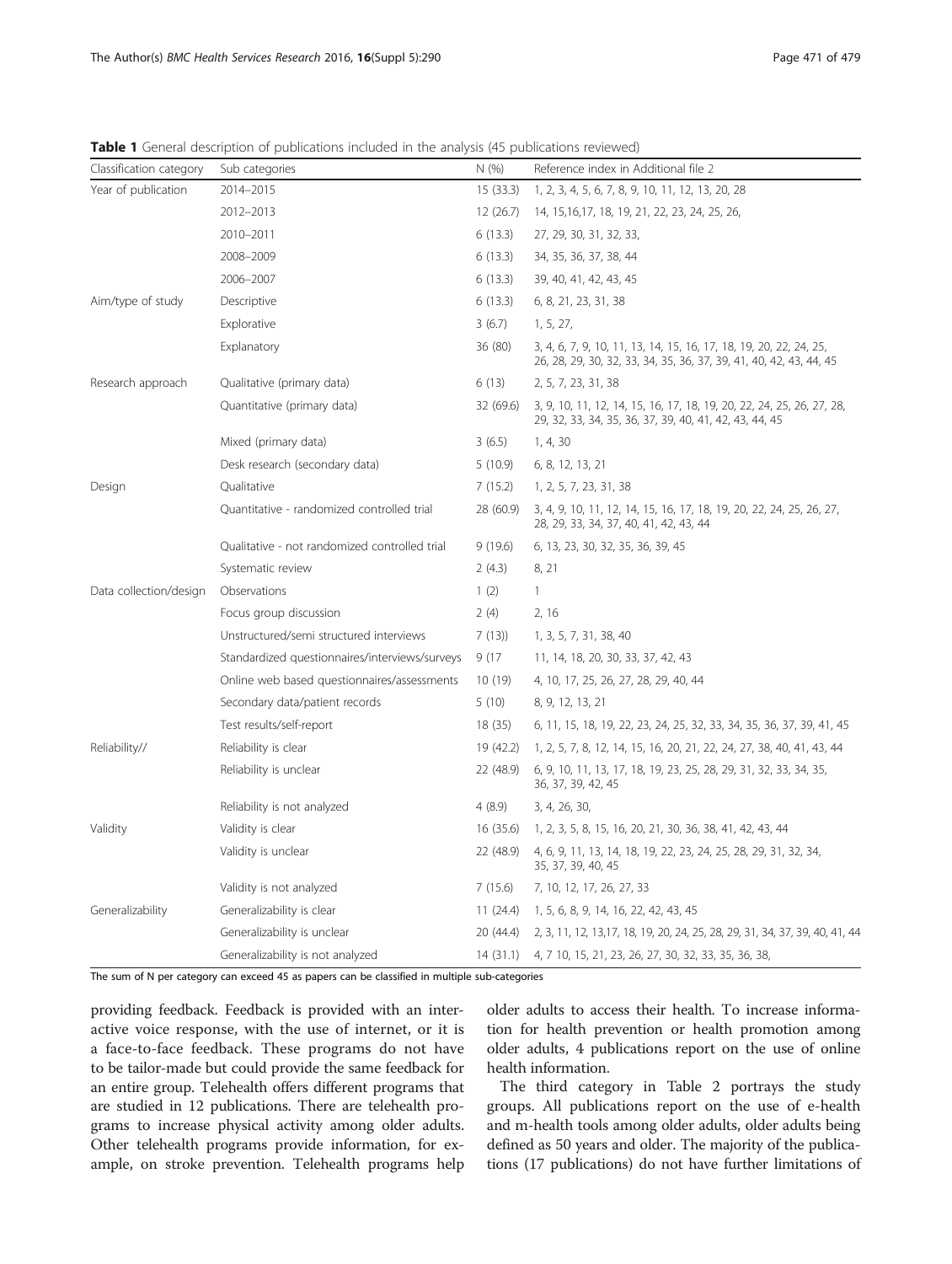| Classification category                | Sub categories                                                    | N(% )     | Reference index in Additional file 2                                                                      |
|----------------------------------------|-------------------------------------------------------------------|-----------|-----------------------------------------------------------------------------------------------------------|
| Type of e-health and<br>m-health tools | Apps                                                              | 2(3.6)    | 1,26                                                                                                      |
|                                        | Website                                                           | 21 (38.2) | 2, 5, 6, 9, 10, 14, 15, 16, 17, 19, 22, 25, 27, 28, 29,<br>35, 37, 38, 40, 43, 44                         |
|                                        | Device                                                            | 15(27.3)  | 3, 4, 7, 11, 12, 15, 21, 22, 24, 31, 32, 33, 36, 37, 42                                                   |
|                                        | Video consult (skype)                                             | 4(7.3)    | 8, 39, 41, 45                                                                                             |
|                                        | Webinars                                                          | 13(23.6)  | 3, 8, 13, 18, 20, 21, 23, 25, 28, 29, 30, 32, 34,                                                         |
| Type of use of e-health                | Use without program (phone diary)                                 | 1(2.2)    | 26                                                                                                        |
| and m-health tools                     | Use in computer tailored lifestyle program                        | 18(40)    | 2, 6, 9, 12, 14, 15, 17, 18, 22, 24, 25, 27, 28, 29, 35, 37, 43, 44                                       |
|                                        | Use in program providing support/feedback<br>(Internet/face-face) | 10(22.2)  | 1, 3, 4, 7, 10, 11, 16, 23, 34, 36                                                                        |
|                                        | Use in online health information                                  | 4(8.9)    | 5, 19, 38, 40                                                                                             |
|                                        | Use in telehealth programs                                        | 12(26.7)  | 8, 13, 20, 21, 30, 31, 32, 33, 39, 41, 42, 45                                                             |
| Study group <sup>a</sup>               | No specific requirement                                           | 17(37)    | 2, 4, 7, 9, 16, 17, 20, 21, 30, 31, 32, 33, 36, 39, 40, 41, 44                                            |
|                                        | Women only                                                        | 3(6.5)    | 3, 10, 26                                                                                                 |
|                                        | With risk/signs of specific disease                               | 4(8.7)    | 1, 19, 35, 45                                                                                             |
|                                        | Physical conditions (overweight)                                  | 14 (30.4) | 6, 10, 11, 12, 13, 18, 22, 25, 27, 28, 29, 34, 37, 43                                                     |
|                                        | (Risk) Behaviors-lifestyle                                        | 3(6.5)    | 14, 23, 24                                                                                                |
|                                        | Cultural group (migrants/Latino's/African American)               | 3(6.5)    | 5, 15, 42                                                                                                 |
|                                        | Based on setting: in clinics/community                            | 1(2.2)    | 8                                                                                                         |
|                                        | Low computer knowledge                                            | 1(2.2)    | 38                                                                                                        |
| Country location                       | Europe                                                            | 10(22.2)  | 1, 2, 7, 14, 19, 21, 26, 27, 32, 44                                                                       |
|                                        | United states                                                     | 27(60)    | 3, 4, 8, 9, 10, 11, 12, 13, 15, 16, 17, 20, 22, 23, 24, 25,<br>28, 29, 30, 31, 33, 34, 35, 40, 42, 43, 45 |
|                                        | Canada                                                            | 3(6.7)    | 6, 39, 41                                                                                                 |
|                                        | Australia                                                         | 2(4.4)    | 5, 18                                                                                                     |
|                                        | Asia                                                              | 3(6.7)    | 36, 37, 38                                                                                                |

<span id="page-5-0"></span>Table 2 Characteristics of e-health and m-health tools used in health promotion and primary prevention among older adults

<sup>a</sup> All groups are older adults (at least 50 years old)

the study group. Fourteen publications mention specific physical requirements. Most of them are health programs that aim at people who suffer from overweight. There are three studies focused on older women, and three that aim at older adults from a specific cultural group. One publication reports on older adults with limited computer knowledge.

The majority of the publications come from the United States (27 out of the 45 publications reviewed). Ten publications come from Europe. There are three publications from Asia, of these, two are from Japan, and one from Hong Kong. The other five publications come from Canada and Australia.

In Table [3](#page-6-0), a cross-tabulation is given to show which types of e-health and m-health tools in what programs are reported. Apps are used for the provision of healthrelated feedback to older adults within a health promotion program, as well as outside a formal program. Websites are also used within health promotion programs to provide health-related information to older adults. Websites,

devices and webinars are used in computer tailored lifestyle programs and program providing health-related support or feedback. Telehealth programs involve the use of devices, video consults and webinars.

In Table [4](#page-7-0), a cross-tabulation is given to show which types of e-health and m-health tools are reported in which year and in which country. For Asia, there are three publications, each from the period 2008–2009. They all report on the use of e-health tools in programs. For Canada, there are two publications in the period 2006–2007, both about telehealth. The other publication in Canada is published in the period 2014–2015 and is about the use of web-site in a computer-tailored lifestyle program.

The majority of the publications (17 publications) are published in the last 4 years and most come from the United States. The main focus in the US studies is on the use of e-health and m-health tools in computertailored lifestyle programs for older adults. In Europe, the number of publications focused on older adults that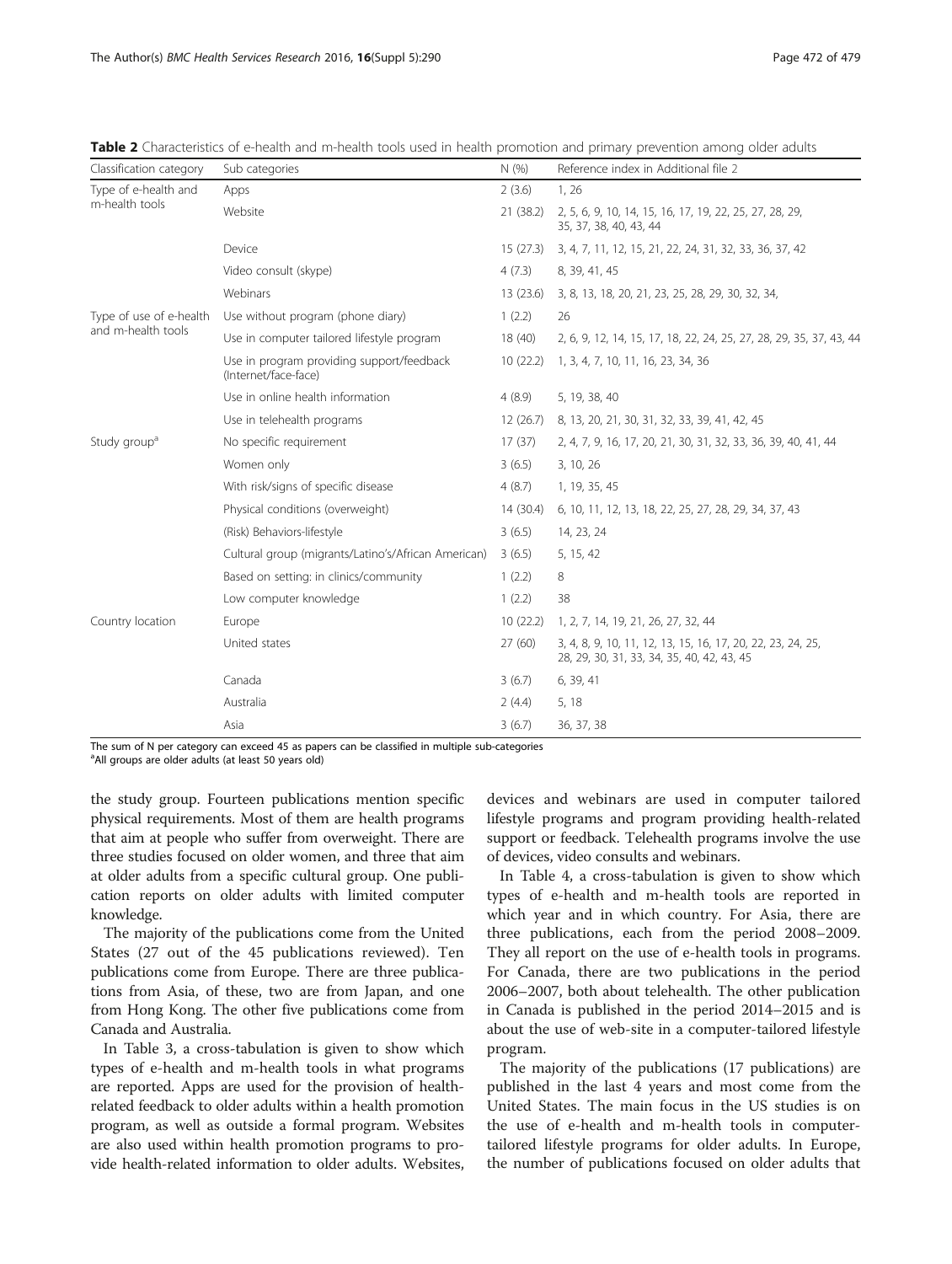| Page 473 of 47 |  |  |  |
|----------------|--|--|--|
|----------------|--|--|--|

| Type of e-health and m-health tool | Type of use of e-health and m-health tools | N(%)      | Reference index in Additional file 2                    |
|------------------------------------|--------------------------------------------|-----------|---------------------------------------------------------|
| Apps                               | Tool without program                       | 1(50)     | 26                                                      |
|                                    | Computer tailored lifestyle program        |           |                                                         |
|                                    | Program providing support/feedback         | 1(50)     |                                                         |
|                                    | Online health information                  |           |                                                         |
|                                    | Telehealth                                 |           |                                                         |
| Website                            | Tool without program                       |           |                                                         |
|                                    | Computer tailored lifestyle program        | 15 (71.4) | 2, 6, 9, 14, 15, 17, 22, 25, 27, 28, 29, 35, 37, 43, 44 |
|                                    | Program providing support/feedback         | 2(9.5)    | 10, 16                                                  |
|                                    | Online health information                  | 4(19.1)   | 5, 19, 38, 40                                           |
|                                    | Telehealth                                 |           |                                                         |
| Device                             | Tool without program                       |           |                                                         |
|                                    | Computer tailored lifestyle program        | 5(33.3)   | 12, 15, 22, 24, 37                                      |
|                                    | Program providing support/feedback         | 5(33.3)   | 3, 4, 7, 11, 36                                         |
|                                    | Online health information                  |           |                                                         |
|                                    | Telehealth                                 | 5(33.3)   | 21, 31, 32, 33, 42                                      |
| Video consult (skype)              | Tool without program                       |           |                                                         |
|                                    | Computer tailored lifestyle program        |           |                                                         |
|                                    | Program providing support/feedback         |           |                                                         |
|                                    | Online health information                  |           |                                                         |
|                                    | Telehealth                                 | 4(100)    | 8, 39, 41, 45                                           |
| Webinars                           | Tool without program                       |           |                                                         |
|                                    | Computer tailored lifestyle program        | 4 (30.8)  | 18, 25, 28, 29                                          |
|                                    | Program providing support/feedback         | 3(23.1)   | 3, 23, 34                                               |
|                                    | Online health information                  |           |                                                         |
|                                    | Telehealth                                 | 6(46.1)   | 8, 13, 20, 21, 30, 32                                   |

<span id="page-6-0"></span>Table 3 Cross-tab for type of e-/m-health tools and type of use of e-/m-health tools among older adults

we reviewed did not increase much during the past 10 years. There is an increased focus on programs based on the use of e-health tools for providing support and feedback for a healthy lifestyle. From the 10 publications with such focus, eight have been published in the last 4 years. These publications are from the USA and Europe. E-health tools in telehealth programs are reported before 2012.

Table [5](#page-8-0) presents a cross-tabulation of the study group and the type of use of e-health and m-health tools. Most publications with a specific study group are about physical conditions. There is only one publication that reports on telehealth that aims to help older adults who live in a clinic. The only publication that is focused on older adults with limited computer knowledge is a program about online health information. Some publications report on the use of e-health and m-health tools in computer-tailored lifestyle programs to help older adults get physically active. Other publications for older adults with specific physical conditions report on the use of ehealth and m-health tools in programs focused on

providing support and feedback, and one publication is focused on telehealth. Studies on telehealth most often include older adults in general. Three publications report on the use of e-health and m-health tools by older women in a computer-tailored lifestyle program and programs focused on providing health-related support and feedback.

# Facilitating factors and barriers to the use of e-health and m-health tools in health promotion among older adults

For the use of e-health and m-health tools, barriers and facilitating factors are reported in the publications reviewed. These factors are described in Table [6.](#page-9-0) It should be underlined however, that most of the factors listed in Table [6](#page-9-0), such as motivation, self-regulation, information and rewards, are important determinants of behavior change in general and not necessarily direct determinants of the use of e-health and m-health tools per se. At the same time, other factors in Table [6,](#page-9-0) such as usability and accessibility can be directly related to the use of e-health and m-health tools.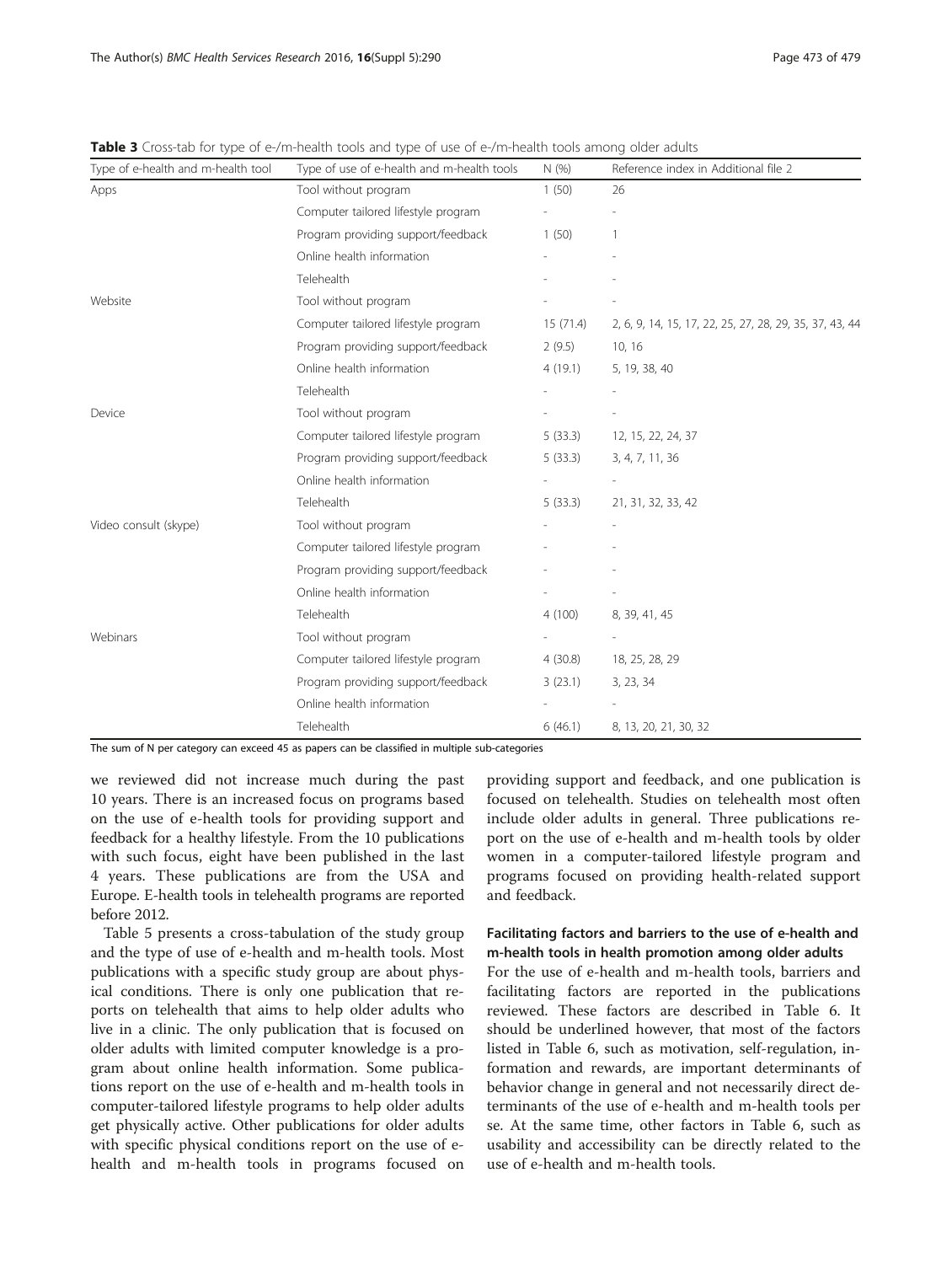|               |           | Country or location Year of publication Type of use of e-health and m-health tools                                   | N(%)    | Reference index in<br>Additional file 2 |
|---------------|-----------|----------------------------------------------------------------------------------------------------------------------|---------|-----------------------------------------|
| Europe        | 2014-2015 | Computer tailored lifestyle program and program providing<br>3(30)<br>support/feedback                               |         | 1, 2, 7,                                |
|               | 2012-2013 | Computer tailored lifestyle program, online health information, use<br>without program                               | 3(30)   | 14, 19, 26                              |
|               | 2010-2011 | Computer tailored lifestyle program and telehealth                                                                   | 2(20)   | 21, 27                                  |
|               | 2008-2009 | Computer tailored lifestyle program and telehealth                                                                   | 2(20)   | 32, 44                                  |
|               | 2006-2007 |                                                                                                                      |         |                                         |
| United states | 2014-2015 | Computer tailored lifestyle program, telehealth, and program<br>providing support/feedback                           | 10(37)  | 3, 4, 8, 9, 10, 11, 12, 13, 20, 28      |
|               | 2012-2013 | Computer tailored lifestyle program and program providing<br>support/feedback                                        | 7(25.9) | 15, 16, 17, 22, 23, 24, 25              |
|               | 2010-2011 | Computer tailored lifestyle program and telehealth                                                                   | 4(14.8) | 29, 30, 31, 33,                         |
|               | 2008-2009 | Computer tailored lifestyle program and program providing<br>support/feedback                                        | 2(7.4)  | 34, 35,                                 |
|               | 2006-2007 | Online health information, computer tailored lifestyle program<br>and telehealth                                     | 4(14.8) | 40, 42, 43, 45                          |
| Canada        | 2014-2015 | Computer tailored lifestyle program                                                                                  | 1(33.3) | 6                                       |
|               | 2012-2013 |                                                                                                                      |         |                                         |
|               | 2010-2011 |                                                                                                                      |         |                                         |
|               | 2008-2009 |                                                                                                                      |         |                                         |
|               | 2006-2007 | Telehealth                                                                                                           | 2(66.7) | 39, 41                                  |
| Australia     | 2014-2015 | Online health information                                                                                            | 1(50)   | 5                                       |
|               | 2012-2013 | Computer tailored lifestyle program                                                                                  | 1(50)   | 18                                      |
|               | 2010-2011 |                                                                                                                      |         |                                         |
|               | 2008-2009 |                                                                                                                      |         |                                         |
|               | 2006-2007 |                                                                                                                      |         |                                         |
| Asia          | 2014-2015 |                                                                                                                      |         |                                         |
|               | 2012-2013 |                                                                                                                      |         |                                         |
|               | 2010-2011 |                                                                                                                      |         |                                         |
|               | 2008-2009 | Program and program providing support/feedback, computer<br>tailored lifestyle program and online health information | 3(100)  | 36, 37, 38                              |
|               | 2006-2007 |                                                                                                                      |         |                                         |

<span id="page-7-0"></span>Table 4 Cross-tab for year, country and type of use of e-health and m-health tools among older adults

Seven types of facilitating factors are reported in the publications. The most often mentioned facilitating factors are motivation, support and feedback. These are reported in 12 publications. Specifically, support received from other participants in the e-health or m-health program is a key factor to help to change behavior. Motivation or feedback from other participants is also important to observe progress. This also contributes to adherence to the e-health or m-health programs. Four publications indicate that it is necessary to let older adults participate in accordance with their own planning to change. This could be accomplished by self-regulation and goal setting. Goal setting and insight in how they perform, is a way to keep them motivated. Information on individual progress and the nature of the tool also help to facilitate the use of the tool. According to three publications, it is helpful if there is a reward system. The reward system can be based on both the use of the e-health/m-health tool and concrete changes in health-related behavior. This could be a financial reward, or a reward in the sense that the participants can notice progress. Three publications mentioned userfriendliness as facilitating factors of the tools. If the electronic device is simple and works easily, older adults are more willing to keep using it. Two publications indicate the accessibility to the tools or programs as a facilitating factor. It is be better if the programs or tools are provided in multiple languages so that older adults could use it in their native language. For some older adults, it is better to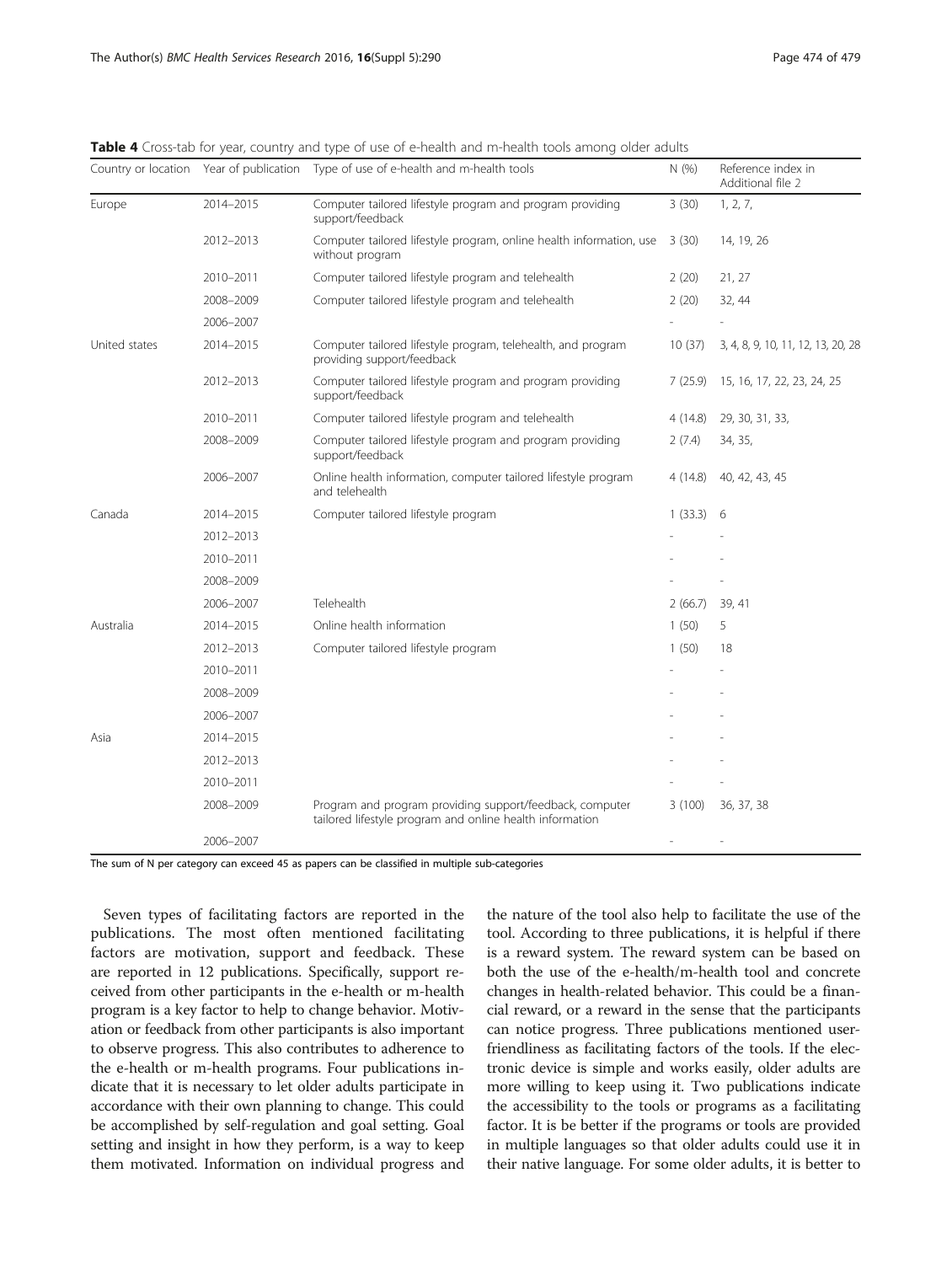The sum of N per category can exceed 45 as papers can be classified in multiple sub-categories. <sup>a</sup>All groups are older adults (at least 50 years old)

<span id="page-8-0"></span>

|  |  |  |  |  | Table 5 Cross-tab for study group and type of use of e-health and m-health tools among older adults |  |  |  |
|--|--|--|--|--|-----------------------------------------------------------------------------------------------------|--|--|--|
|--|--|--|--|--|-----------------------------------------------------------------------------------------------------|--|--|--|

| Study group <sup>a</sup>                 | Type of use of e-health and m-health tools | N(%)     | Reference index in Additional file 2  |
|------------------------------------------|--------------------------------------------|----------|---------------------------------------|
| No specific study group                  | Tool without program                       |          |                                       |
|                                          | Computer tailored lifestyle program        | 5(25)    | 2, 6, 9, 17, 44                       |
|                                          | Program providing support/feedback         | 3(15)    | 4, 7, 16                              |
|                                          | Online health information                  | 4(20)    | 40                                    |
|                                          | Telehealth                                 | 8(40)    | 20, 21, 30, 31, 32, 33, 39, 41        |
| Women only                               | Tool without program                       | 1(33.3)  | 26                                    |
|                                          | Computer tailored lifestyle program        |          |                                       |
|                                          | Program providing support/feedback         | 2(66.7)  | 3, 10                                 |
|                                          | Online health information                  |          |                                       |
|                                          | Telehealth                                 |          |                                       |
| With risk/indication of specific disease | Tool without program                       |          |                                       |
|                                          | Computer tailored lifestyle program        | 1(33.3)  | 35                                    |
|                                          | Program providing support/feedback         |          |                                       |
|                                          | Online health information                  | 1(33.3)  | 19                                    |
|                                          | Telehealth                                 | 1(33.3)  | 45                                    |
| Physical conditions (overweight)         | Tool without program                       |          |                                       |
|                                          | Computer tailored lifestyle program        | 10(71.4) | 6, 12, 18, 22, 25, 27, 28, 29, 37, 43 |
|                                          | Program providing support/feedback         | 3(21.4)  | 10, 11, 34                            |
|                                          | Online health information                  |          |                                       |
|                                          | Telehealth                                 | 1(7.1)   | 13                                    |
| (Risk) Behaviors-lifestyle               | Tool without program                       |          |                                       |
|                                          | Computer tailored lifestyle program        | 2(66.7)  | 14, 24                                |
|                                          | Program providing support/feedback         | 1(33.3)  | 23                                    |
|                                          | Online health information                  |          |                                       |
|                                          | Telehealth                                 |          |                                       |
| Specific cultural group                  | Tool without program                       |          |                                       |
|                                          | Computer tailored lifestyle program        | 1(33.3)  | 15                                    |
|                                          | Program providing support/feedback         |          |                                       |
|                                          | Online health information                  | 1(33.3)  | 5                                     |
|                                          | Telehealth                                 | 1(33.3)  | 42                                    |
| Based on setting: In clinics/community   | Tool without program                       |          |                                       |
|                                          | Computer tailored lifestyle program        |          |                                       |
|                                          | Program providing support/feedback         |          |                                       |
|                                          | Online health information                  |          |                                       |
|                                          | Telehealth                                 | 1(100)   | 8                                     |
| Low computer knowledge                   | Tool without program                       |          |                                       |
|                                          | Computer tailored lifestyle program        |          |                                       |
|                                          | Program providing support/feedback         |          |                                       |
|                                          | Online health information                  | 1(100)   | 38                                    |
|                                          | Telehealth                                 |          |                                       |

have access to different forms of information, for example, if there is also a printed version beside the online information. Access to remote help at home is the second most

often mentioned facilitating factor. This is the case in eight publications. The benefit of this remote help at home is often the lack of travel distance.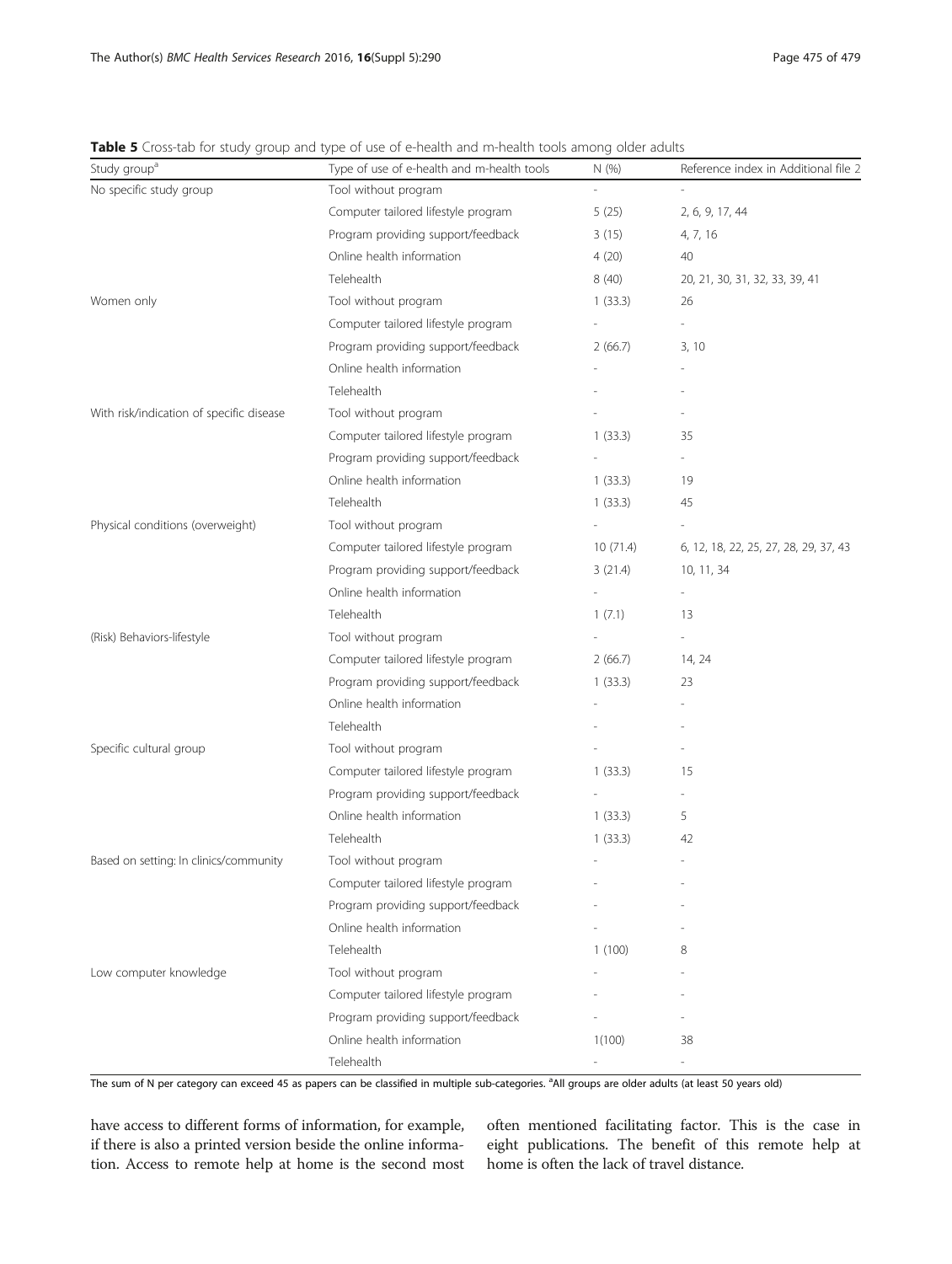| Classification category | Sub categories                                                                       | N(%)      | Reference index in Additional file 2       |
|-------------------------|--------------------------------------------------------------------------------------|-----------|--------------------------------------------|
| Facilitating factors    | Motivation/support/feedback                                                          | 12 (35.3) | 1, 2, 3, 4, 12, 18, 21, 29, 30, 34, 39, 43 |
|                         | Self-regulation/goal setting                                                         | 4(11.8)   | 9, 17, 18, 36                              |
|                         | Information (progress, usefulness, awareness)                                        | 2(5.9)    | 1, 31                                      |
|                         | Reward (financial, noticed physical change)<br>3(8.8)                                |           | 4, 6, 39                                   |
|                         | Usability<br>3(8.8)                                                                  |           | 1, 7, 26                                   |
| Barriers to use         | Accessibility (language, form – online or print)<br>2(5.9)                           |           | 5, 9                                       |
|                         | Remote help at home (no travel distance)                                             | 8(23.5)   | 13, 28, 29, 30, 31, 33, 35, 39             |
|                         | Personal choice lack of time/priority/cost                                           | 6(20)     | 2, 3, 17, 23, 24, 34                       |
|                         | Lack of adherence or motivation/support                                              | 8(26.7)   | 3, 4, 12, 17, 24, 34, 42, 44               |
|                         | Unclear device or information/wrong interpretation/lack of guidance                  | 3(10)     | 1, 7, 38                                   |
|                         | Barriers related with technology/device                                              | 4(13.3)   | 1, 3, 26, 45                               |
|                         | Socio demographical barriers (age, educational level, skills with electronic device) |           | 2, 5, 15, 17, 38, 45                       |
|                         | Lack or resource for telecare                                                        |           | 31                                         |
|                         | Policy/reimbursement changes required                                                | 2(6.7)    | 28, 29                                     |

<span id="page-9-0"></span>Table 6 Factors influencing the use of e-health and m-health tools for health promotion and primary prevention among older adults

In the publications, barriers to the use of e-health and m-health tools for health promotion and primary prevention among older adults are also mentioned. These barriers are presented in Table 6. There are seven categories of barriers. The first two categories are related to personal barriers. Six publications mention barriers to use of e-health and m-health tools related to personal choice. This choice refers to the lack of time or other priorities. A solution that is indicated is to have a tool that can be paused and the use can be resumed when the older adult has time. Some publications mention that the monetary costs of use are too high. As mentioned for the facilitating factors, the lack of motivation and support is also most often reported as a barrier to the adherence to e-health or m-health health promotion programs. When there is an online support group, the group could be used to motivate each other. If the online support group is not used or only filled with negative comments, then the support has a negative influence and becomes a barrier. According to the publications reviewed, there is also a lack of motivation when participants cannot reach their goals. When devices are used or information is provided, it should be clear how the device works and the users should be able to understand the information that they receive. The lack of information or the lack of comprehensible information is mentioned in three publications. Barriers related to the technology used and the device is reported in four publications. There are examples of problems with the use of internet or with the device. Problems with the electronic devices can also be caused by sociodemographic barriers. Sometimes older adults do not have the proper skills to work with e-health or m-health devices. In four publications,

sociodemographic barriers are mentioned. The sociodemographic barriers are related to educational level and age. Three publications indicate barriers that are related to policy or to a lack of resources to implement the ehealth program or tool.

#### **Discussion**

This systematic literature review presents evidence on the scope of the use of e-health and m-health tools for health promotion and primary prevention among older adults, as well as the factors that influence the use of these tools. There are different kinds of e-health and m-health tools used for health promotion and primary prevention among older adults. These include apps, websites, devices, video consults and webinars. Many of the health promotion and primary prevention programs for older adults that utilize such tools, have websites with information on health-related aspects. This is for example the case with computer-tailored lifestyle programs and telehealth programs. The majority of the publications on e-health and m-health tools that we reviewed, study the general older adult population. Only few publications report studies focused on a specific older adult group. The most common specific study group consists of older adults with a certain physical limitation, most often the need of weight reduction. This is not surprising as many diseases can be prevented through physical activity or maintenance of a healthy weight [[11](#page-12-0)–[13\]](#page-12-0). This could explain why there is a strong focus on older adults with weight problems as a study group. The publications with this study groups most often report the use of e-health and mhealth programs in a computer tailored lifestyle program. This is also reported by the systematic reviews focused on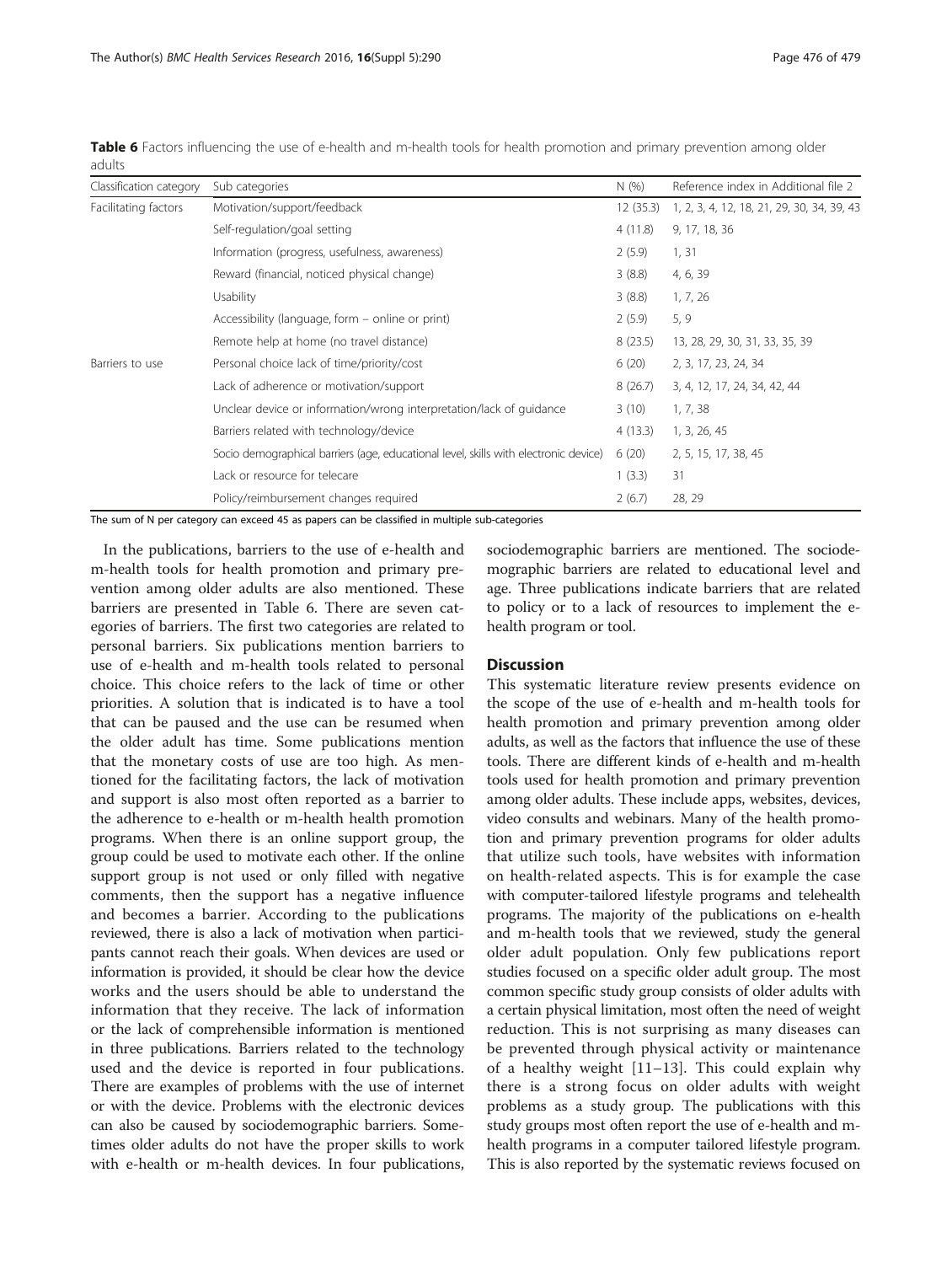e-health interventions for physical activity and dietary be-havior change [\[14\]](#page-12-0).

During the past 10 years, the amount of publications reporting on the use of e-health and m-health tools in health promotion and primary prevention among older adults, has been increasing. Also, the focus of the publications has changed through the years. At the beginning of the period covered by our review, there were more publications about telehealth. In the past 4 years, publications more often report on the use of e-health and mhealth tools in computer tailored lifestyle or programs that provide support and feedback for a healthy lifestyle. The results show that for different study groups, different e-health and m-health tools are used. The choice of an adequate tool depends on the specificities of the participants. This could explain why there are many different e-health tools and programs reported [\[15](#page-12-0)]. Another explanation for this diversity is the rapid change in the available e-health m-health tools [[2\]](#page-11-0). Thus, although 40 % of the publications we reviewed, report the use of telehealth for older adults in general, this might change in the near future as new m-health tools (such as apps) are becoming available [\[16](#page-12-0)]. Most probably, some of these tools are already used by older adults, but are not yet studied and reported in the literature.

In this review, we also outline the evidence on the facilitating factors and barriers to the use of e-health and m-health tools for health promotion and primary prevention among older adults. The results show different facilitating factors and barriers. When the barriers are studied, over 25%of the publications mentioned the lack of motivation, support and feedback as obstacles. At the same time, the results for the facilitating factors also show that strong motivation as well as adequate support and feedback are important for the continuity of the health program based on e-health and m-health tools. It is recognized hewer that these factors are important determinants of behavior change and not necessarily direct determinants of the use of e-health and m-health tools [[13\]](#page-12-0). When health promotion and primary prevention programs offer support or feedback, older adults are more likely to keep using the e-health and m-health tools offered by the program. Motivation can be stimulated in different ways [\[17](#page-12-0)]. The most frequently mentioned motivator is feedback on the extent to which people have achieved their goals. Such feedback can come from a professional or a peer-support group. We find evidence however, that the use of an online support group can have both positive and negative effects. If the feedback is formulated positively, it can be a motivation for further achievement. But if the group mostly focuses on the negative aspects of the use of e-health and m-health tools, and provides more negative comments, then, it can turn into a barrier. One publication indicates rewards as a facilitating factor. This could be not only a financial reward, but also the achievement of the health goals [\[13, 17\]](#page-12-0). To help with the motivation, adequate goal setting is an important facilitating factor [[18](#page-12-0)]. When older adults have a personal aim and reachable goals, they are more likely to pursue the targeted behavior change and therefore, continue to use the e-health and m-health tools offered. If the goals are too difficult to reach then, this has negative effects, and the goal setting becomes a barrier [[18](#page-12-0), [19\]](#page-12-0).

Some of the publications that we reviewed point to sociodemographical barriers. For some older adults for example, it is problematic to work with new technologies. This could be due to a low educational level or limited skills with electronic devices. When the e-health and m-health tools use technologies, which older adults already know, the ease of use is a facilitating factor. This tool should also present the information in a clear and comprehensible way. Also, the older adults' access to health promotion or primary prevention programs, can be facilitated through telehealth [[20\]](#page-12-0). With the use of this type of e-health, older adults do not have to travel to benefit from such programs [\[21\]](#page-12-0).

Although our review was systematic and we took care to assure its quality (see Additional file [1](#page-11-0)), we still need to acknowledge some key limitations. A limitation of this review is that the search for relevant publications is done in one search engine by a single researcher. Although PubMed is the most relevant search engine with regard to our topic and it includes an enormous volume of publications, we may have missed publications on commercial ehealth or m-health tools. Also, a certain bias in selecting relevant publications is present since only one researcher did the selection. Another limitation is that we assessed the study designs in a qualitative manner without applying a standardized protocol that could have helped us to quantify the strengths and weaknesses of the study designs. Therefore, our review should be only seen as a first attempt to bring together evidence on the use of e-health and m-health tools for health promotion and primary prevention among older adults.

With regard to the scope of our review, we only address the use of m-health and e-health tools for primary prevention while the use of these tools is equally relevant in secondary and tertiary prevention and in treatment. Such applications of m-health and e-health tools are widely reported in the literature [\[22](#page-12-0), [23](#page-12-0)]. Also, our review is exclusively focused on older adults while a valuable starting point in future reviews could be the inclusion of more population groups or a comparison with the general population [\[24](#page-12-0)–[26\]](#page-12-0). In addition, as stated at the outset of this paper, our review should be seen as an initial step that explores the scope of the use of e-health and m-health tools for health promotion and primary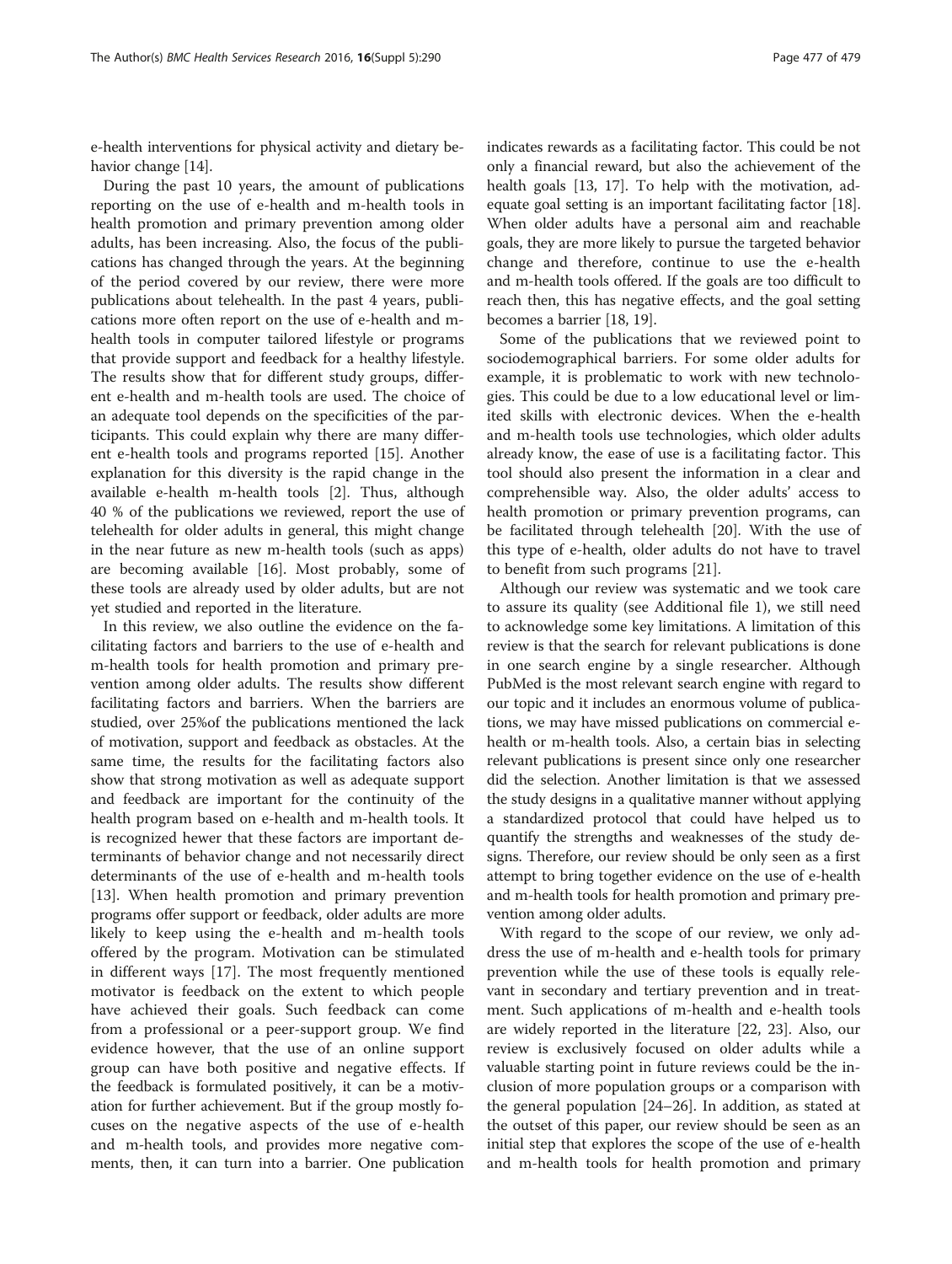<span id="page-11-0"></span>prevention among older adults. We were unable to explore the effectiveness of e-health and m-health tools among older adults. Specifically, our review captures studies with very different objectives. For example, some of the studies focus on the effectiveness of e-health and mhealth programs, while others not. Even if we only examine studies that specifically focus on the effectiveness of ehealth and m-health programs, the focus is not necessarily on the effectiveness of the e-health and m-health tools but rather on the effectiveness of the programs in general. Thus, the outcomes measured do not reflect the effects of e-health and m-health tools, but the more general objective of the study. Subsequent more specific reviews focused on the effectiveness of e-health and mhealth tools and programs for older adults within specific settings need to be conducted to obtain a better understanding of how such programs should be designed and implemented.

### Conclusions

The results of this systematic literature review show that the relevance of e-health and m-health tools in health promotion and primary prevention among older adults is recognized and that there are a variety of uses of such tools. Also, the research focused on this issue is increasing since more publications have appeared in recent years. It seems however, that the use of e-health and m-health tools in health promotion programs for older adults, is mostly an isolated initiative, especially outside the US. European countries for example, that experience a fast population aging, could specifically benefit from the use of e-health and m-health tools in health promotion and primary prevention programs among older adults. If these programs are designed with caution to avoid potential barriers (as those outlined here), and if the cost-effectiveness of the programs can be demonstrated in future studies, governments might be willing to consider their expansion and funding. In this regard, more evidence on the effectiveness and cost-effectiveness of e-health and m-health health promotion programs for older adults is needed.

# Additional files

[Additional file 1:](dx.doi.org/10.1186/s12913-016-1522-3) PRISMA 2009 Checklist. (PDF 135 kb) [Additional file 2:](dx.doi.org/10.1186/s12913-016-1522-3) Description of the articles reviewed. (PDF 263 kb)

#### Acknowledgement

This publication arises from the project Pro-Health 65+ which has received funding from the European Union, in the framework of the Health Programme (2008–2013). The content of this publication represents the views of the authors and it is their sole responsibility; it can in no way be taken to reflect the views of the European Commission and/or the Executive Agency for Health and Consumers or any other body of the European Union. The European Commission and/or the Executive Agency do(es) not accept responsibility for any use that may be made of the information it contains.

Publication co-financed from funds for science in the years 2015–2017 allocated for implementation of an international co-financed project.

#### Declarations

This article has been published as part of BMC Health Services Research Volume 16 Supplement 5, 2016: Economic and institutional perspectives on health promotion activities for older persons. The full contents of the supplement are available online at [http://bmchealthservres.biomedcentral.](http://bmchealthservres.biomedcentral.com/articles/supplements/volume-16-supplement-5) [com/articles/supplements/volume-16-supplement-5.](http://bmchealthservres.biomedcentral.com/articles/supplements/volume-16-supplement-5)

#### Availability of data and materials

PRISMA 2009 Checklist for systematic review and/or meta-analyses is filled in and included in Additional file 1. The list of papers reviewed and key content used in this review can be found in Additional file 2.

#### Authors' contributions

RK contributed to the development of the study design, carried out the literature search and analysis, drafted and improved the manuscript, approved the final version and agreed to be accountable for his contribution. MP contributed to the development of the study design, reviewed the literature search and analysis, and reviewed and commented on the preliminary drafts and final version of the paper, approved the final version and agreed to be accountable for her contribution. MT contributed to the development of the study design, and also reviewed and commented on the preliminary and final paper drafts paper, approved the final version and agreed to be accountable for her contribution. WG assessed the study design, reviewed and commented on the literature search and analysis, and also reviewed and commented on preliminary paper drafts and the final version paper, approved the final version and agreed to be accountable for his contribution.

#### Authors' information

RK is alumni of Master program Health Policy Innovation and Management at Maastricht University, the Netherlands. MP is Associate Professor of Health Economics at the Department of Health Services Research, Maastricht University, the Netherlands. MT is Assistant Professor of Health Economics at Jagiellonian University Medical College in Krakow, Poland. WG is Professor of Health Economics at the Department of Health Services Research, and also Professor of Evidence Based Education at Maastricht University, the Netherlands.

#### Competing interests

The authors declare that they have no competing interests.

Consent for publication Not applicable. This is a systematic literature review.

#### Ethics approval and consent to participate

Not applicable. This is a systematic literature review.

#### Author details

<sup>1</sup>Department of Health Services Research, CAPHRI, Maastricht University Medical Center, Faculty of Health, Medicine and Life Sciences, Maastricht University, PO Box 6166200, MD, Maastricht, The Netherlands. <sup>2</sup>Faculty of Health Sciences, Department of Health Economics and Social Security, Institute of Public Health, Jagiellonian University Collegium Medicum, ul. Grzegórzecka 20, 31-531 Krakow, Poland. <sup>3</sup>Top Institute Evidence-Based Education Research (TIER), Maastricht University, PO Box 6166200, MD, Maastricht, The Netherlands.

Published: 5 September 2016

#### References

- 1. Eysenbach G. What is e-health? J Med Internet Res. 2001;3:2.
- 2. Lindeman D. mHealth technologies: applications to benefit older adults. Oakland, CA: Center for Technology and Aging; 2011. [http://www.](http://www.techandaging.org/mHealth_Position_Paper_Discussion_Draft.pdf) [techandaging.org/mHealth\\_Position\\_Paper\\_Discussion\\_Draft.pdf](http://www.techandaging.org/mHealth_Position_Paper_Discussion_Draft.pdf) Accessed 12 Oct 2015.
- 3. Angevaren M, Aufdemkampe G, Verhaar H, Aleman A, Vanhees L. Physical activity and enhanced fitness to improve cognitive function in older people without known cognitive impairment. Cochrane Database Syst Rev. 2008;3:3.